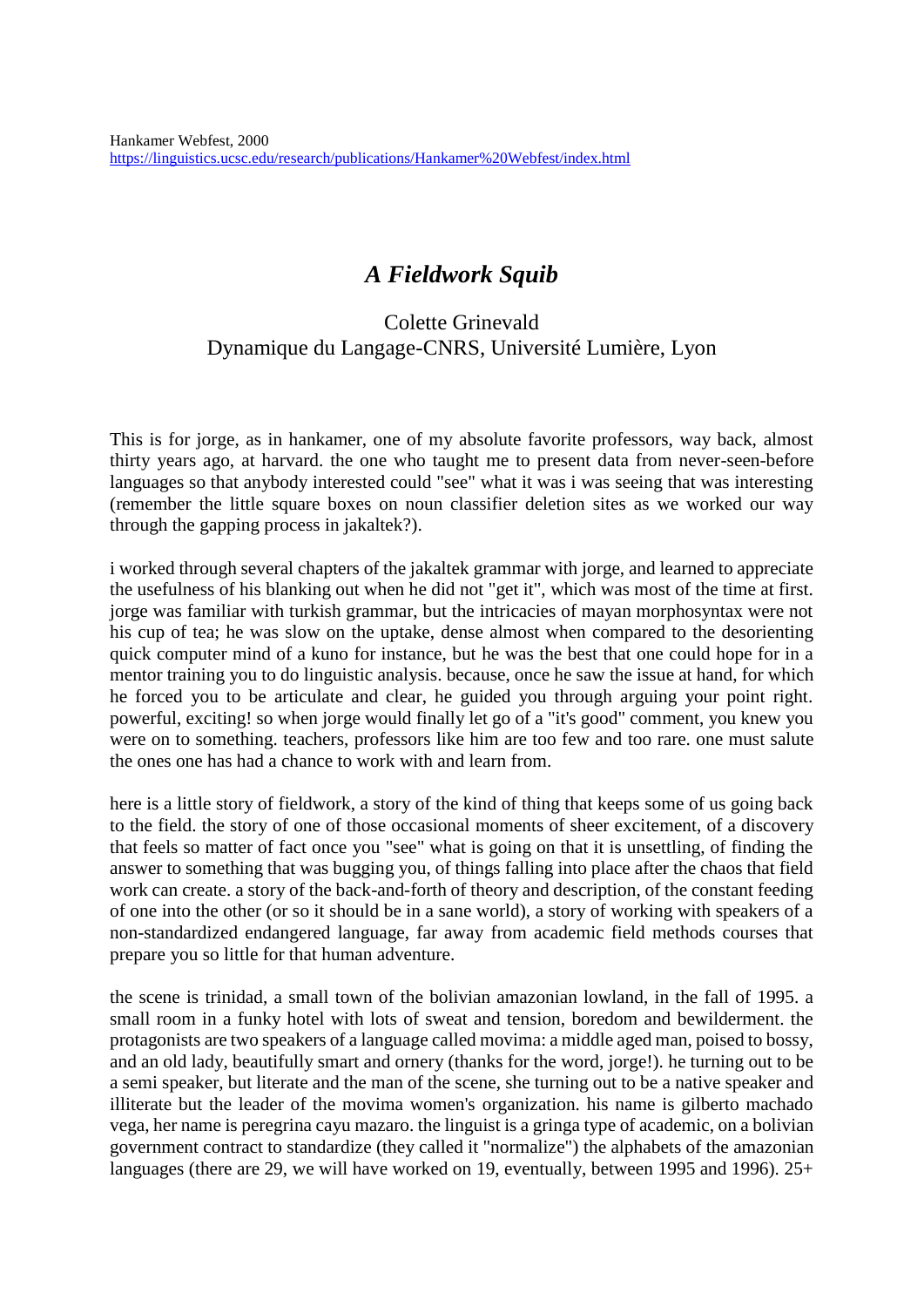years of field linguistics, first time in bolivia, first time doing alphabet work, having accepted it only in the hope it would mean being called back for the grammar work that should have followed (and has not so far). alphabet work, frankly, is a bitch. a lot of headache, a lot of tension, very boring to the morpho-syntactician at heart that i am.

the encounter takes place in the first days of the contact with speakers of the language, in a prealphabet workshop week, where the goal is for the linguist to familiarize herself with the basics of the language before facing a team of speakers sent by the indigenous organization the following week in a big several language alphabet fair (or zoo!). the language is movima, an isolate language of the region that some sil missionaries had worked on in the late fifties-early sixties. which means that the few literate speakers have probably been trained in their alphabet, and the heat of the discussion will probably be whether to change the sil spanish based *c*/*qu* spelling to the now pan amerindian -*k*- (la batalla de la -*k*-!). the movima community is scattered in about forty isolated communities and of the few thousand movima left (maybe around 8000) only about a third still speak the language. there are no children speaking it today but the community is interested in ways to revitalize the language. hence their priority participation in the alphabet workshop.

what the linguist had noticed in the writings of the sil couple judy and judy (1962a,b) was some mention and preliminary description of what looked like a nominal classification system. and since that particular linguist thinks of herself as a specialist of those systems, enjoying poking at them and playing with them, she had decided to treat herself to a few hours of elicitation focused on checking out what judy and judy had said.

what they had said was that there were "pronombres objetos descriptivos" in the language, giving the two lists that follow, plus mentioning in passing that the number was much larger:

| (1) | objects                                                                 | pronouns |
|-----|-------------------------------------------------------------------------|----------|
|     | a. round fruit, egg, nest, jug, etc.                                    | $-ba$    |
|     | b. skin, paper, book, etc.                                              | -ben     |
|     | c. seed, grain, star, viper, river, house, etc.                         | -di      |
|     | d. plantains, bird, insect, airplane, basket, tropical forest, etc. -mo |          |
|     | e. yuca, totora, etc.                                                   | -pa      |
|     | f. tooth, spoon, point, etc.                                            | $-l_a$   |

(2) 'cane' -*as*, 'piece of pottery' (tiesto) -*bij*, 'plant' -*bo*, 'mud' -*bun*, 'chivé' -*cho*, 'person' -*e*, 'location' -*huaj*, 'milk' -*lo*, 'thorn' -*lej*, 'straw' -*mas*, 'water' -*mi*, 'shell' -*mo!*, 'wind' -*muj*, 'feather' -*mun'*, 'hadze' -*pi*, 'animal' -*poi*, 'clothing' -*oj*, 'hat' -*to*, 'dust like' -*vas*, 'hoof' -*ve*, 'wood' -*vos*, 'ashes' -*vus*, 'arm' -*yin'*, etc.

from the above data (and some more not given here) i had concluded that movima had "numeral classifiers", on the grounds that: (a) morphosyntactically they fit in that type, since there were examples given of classifiers on numbers (not shown here), and (b) semantically they did too, since it was possible to recognizable semantic groupings found in such systems, such as:

|                                         |                                                         | $(3)$ $(1a)$ : round | fruit, | egg.   | nest | and | 10g,  |
|-----------------------------------------|---------------------------------------------------------|----------------------|--------|--------|------|-----|-------|
| which could be a class of round objects |                                                         |                      |        |        |      |     |       |
|                                         | $(lb)$ : skin,                                          |                      |        | paper, |      |     | book. |
|                                         | which could be the class of 'flat and flexible' objects |                      |        |        |      |     |       |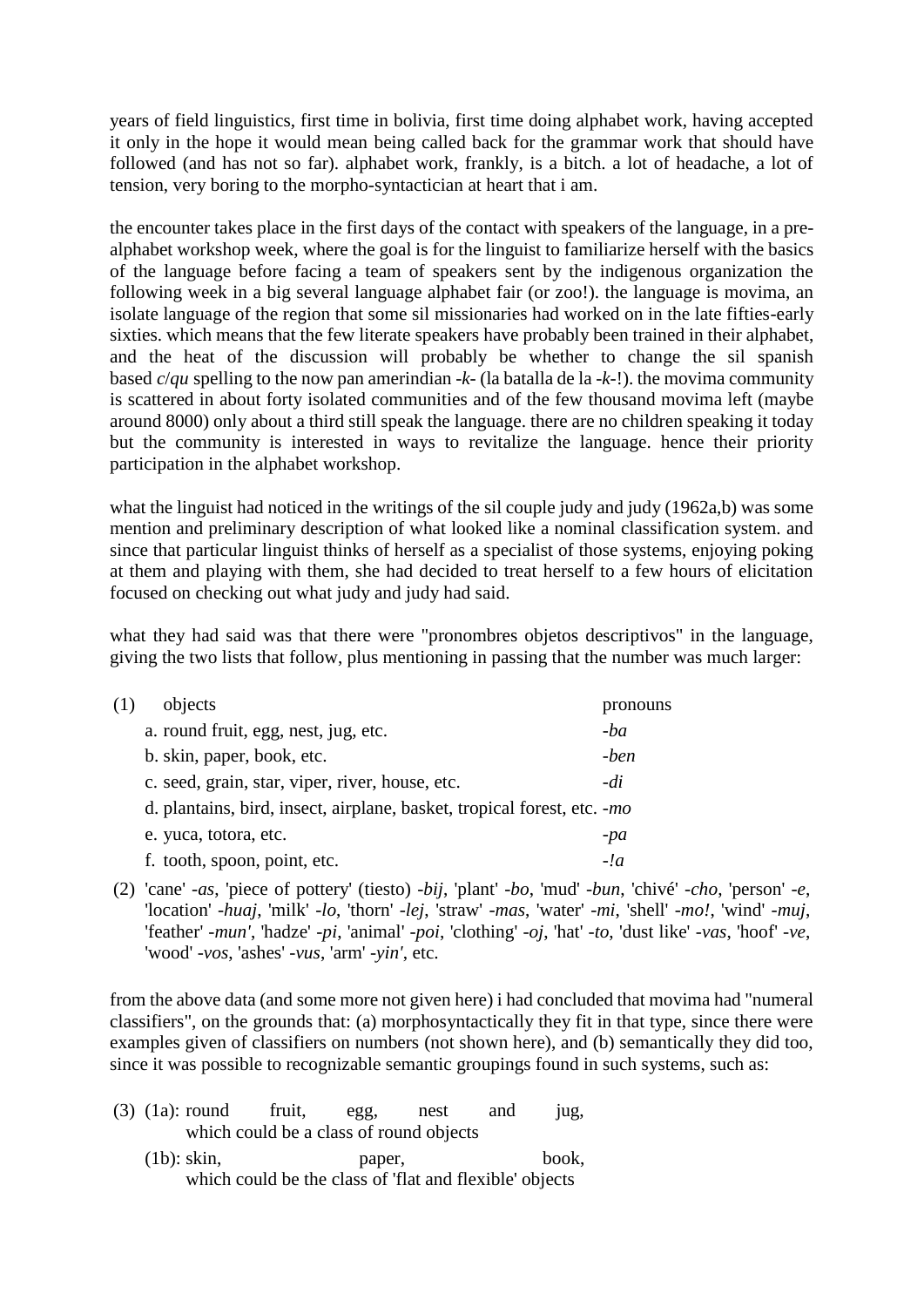(1e): yuca and totora, which could, maybe, be a plant class (1f): tooth, spoon, point, which could be taken to be a class of 'pointed objects'

a little chronological note is in order here: that was the analysis done in 1995, after working through a typology of classification systems (see craig 1986a,b, continued in grinevald 2000 although from a 1993 manuscript) which relied heavily on pioneering work on numeral classifier systems of the 70s, that judy and judy could not have had access to.

it seemed that there was a semantic puzzle left, around two questions: (a) what to make of the heterogeneous classes, such as:

- (4) (1d): plantains, birds, insects, baskets and tropical forest
	- (1c): seed/grain/star, but also viper, river, and house!

meaning, what sort of dixon-lakoff type of analysis could be constructed to account for these groupings, on the chaining model of the classic dyirbal case of the "women, fire and dangerous things" (dixon 1982, lakoff 1986); and (b) why so many so-called "unique" classifiers as the examples of (2) seemed to be, when such classifiers—which by definition head a class of one noun—are usually assumed to be few and of some cultural prominence.

the answer to this semantic puzzle turned out to be of a phonological nature. what elicitation work showed was that movima has a mixed system of "classification", with a limited subsytem which is semantically motivated, and a large open ended one, which comes from an apparently fairly productive system of truncation that produces "classifiers" with the last syllable(s) of the noun it refers to. the demonstration for this analysis was done in three steps:

1. by checking the word list of judy and judy, it became clear that the classifiers listed in (2) were indeed the last syllable of nouns, as double checked with the movima speakers, and illustrated in (5):

## (5) CLASSIFIER from NOUN

| $-b'e$  | hub'e  | 'typical small river embarcation' |
|---------|--------|-----------------------------------|
| $-d'$ o | chad'o | 'plate'                           |
| $-lO$   | nonlo  | 'milk'                            |
| $-mi$   | tomi   | 'water'                           |
| -mas    | d'imas | 'hay'                             |
| $-muj$  | pawmuj | 'wind'                            |

2. by playing with adjectival phrases, where it turned out those so-called classifiers showed up too, one could also get the following kind of data, including then mass nouns:

(6) adjective-CLASS NOUN

| a. sokosoko'-mi | "boiled (of water)" <i>tomi</i> 'water' |  |
|-----------------|-----------------------------------------|--|
| sokosoko'-lo    | "boiled (of milk)" <i>nonlo</i> 'milk'  |  |
| b. sokosoko'-mi | "boiling (of water)"                    |  |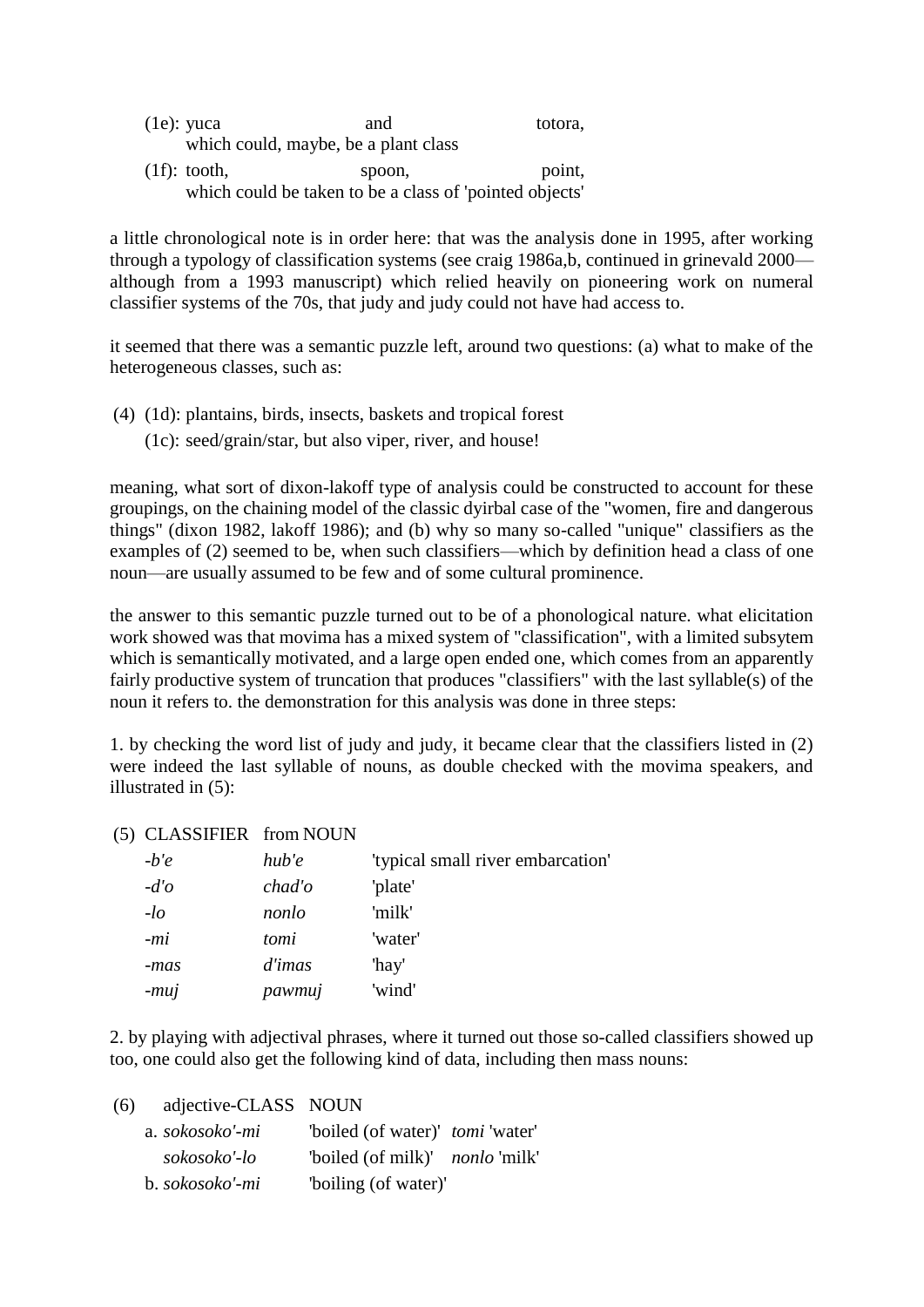| palui-mi     | 'cold (of water)'  |
|--------------|--------------------|
| $koyb'u$ -mi | 'muddy (of water)' |

3. the most fun was actually bumping into a loanword unexpectedly, and finding confirmation of the process, although this time with the added twist that the "classifier" be this time two syllables long rather than one, as if to flag the word as a loanword (7a). confirmation of this two syllable requirement came with cases of reduplication when the word was too short (7b), as illustrated below:

| (7) |            | CLASS from LOANWORD from Spanish |         |         |
|-----|------------|----------------------------------|---------|---------|
|     | a. -misa   | kamisa                           | camisa  | 'shirt' |
|     | -pato      | sapato                           | zapato  | 'shoe'  |
|     | -reta      | kareta                           | carreta | 'cart'  |
|     | $b. -sasa$ | mesa                             | mesa    | 'table' |
|     | -yaya      | siya                             | silla   | 'chair' |

voilà! the movima system is therefore a mixture of phonological truncation with no semantic motivation and a few semantically motivated classes (for animals and plants, actually originally based on the truncation of generic words). It turns out to be, in this regard, a very typical amazonian type of system, as more recent research in this part of the world is beginning to show.

so here is how one counts some common objects in movima, and how come so:

```
(8) a. oy-d'o 'two (plates)'
  oy-to 'two (hats)'
b. oy-pato 'two (shoes)'
  oy-yaya 'two (chairs)'
c. oy-poy 'two (pigs)'
  oy-poy 'two (anteaters)'
```
(8a) is by 1syllable truncation: *chad'o* 'plate' and *choramkwanto* 'hat', and (8b) by 2syllable truncation (+reduplication) of loanwords: *sapato* 'shoe' and *siya* 'chair'. (8c) is by semantic grouping: *-poy* '4legged animal', from *poy* 'animal', here used for *jochi* 'pig' and *waewae* 'ant eater'.

and there is much more to this story, such as the alternative ways of counting objects, this one being only one of them, and most strikingly, the stunning intensity of the arguing between the two speakers who often disagreed, on even very simple cases, such as 'two benches'. intense enough that we needed to take breaks and walk around to cool off, and i almost lost the female speaker who walked out on us at one point. was it the long standing case of another south american language not really into counting, or that of two linguistic informants seeing their role differently, or that of a decaying system of an endangered language in chaotic variation?

i have also ignored here the whole issue of the use of these so-called movima classifiers, although today, in 2000, it may have become one of the most interesting aspects of that system, in that they are not, in fact, "numeral classifiers", but rather a system of "noun classes" (à la